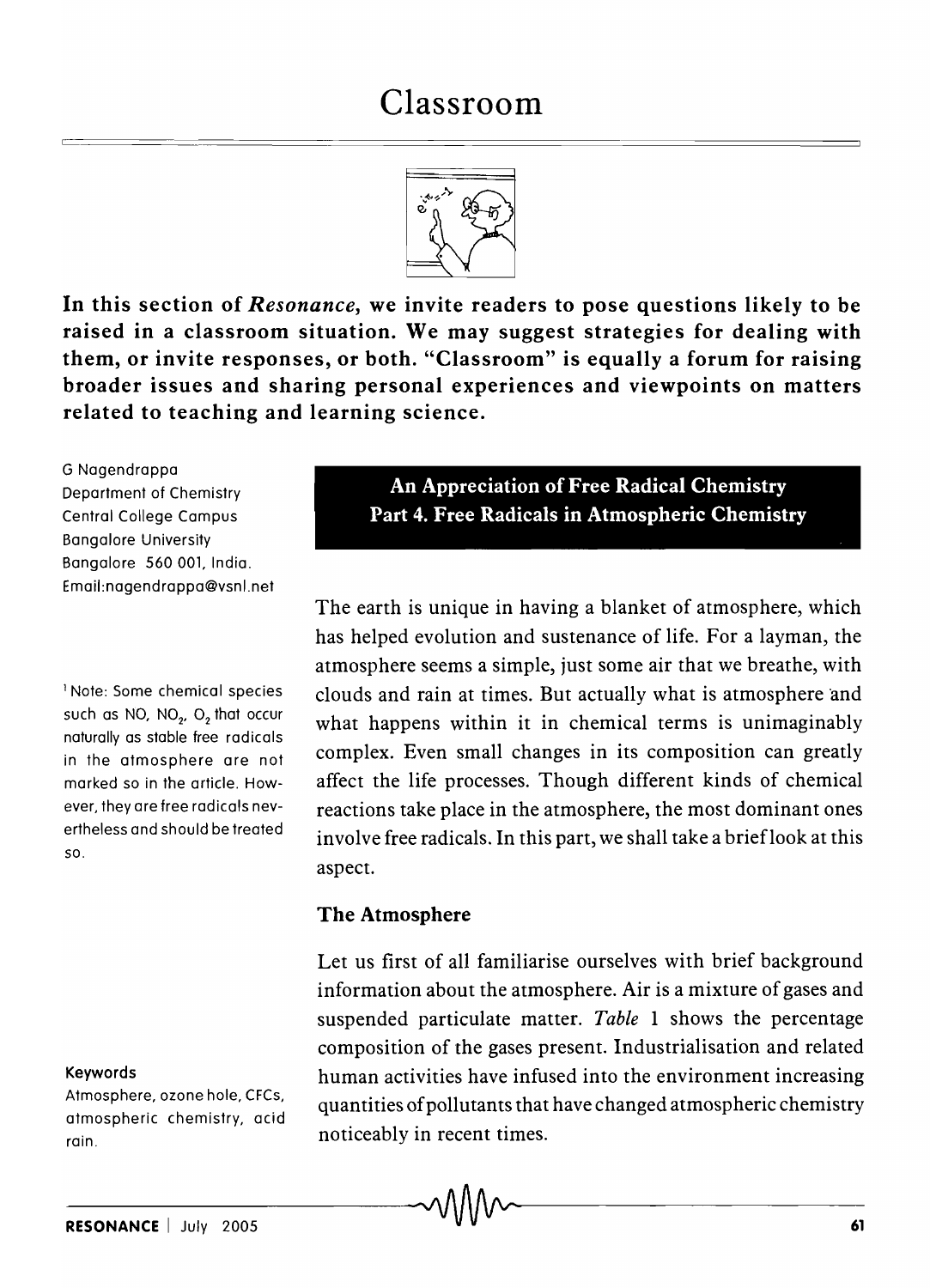| Name of gas    | Symbol          | Percentage by Volume |
|----------------|-----------------|----------------------|
| Nitrogen       | N,              | 78.0840000           |
| Oxygen         | ο,              | 20.9476000           |
| Argon          | Αr              | 00.9340000           |
| Carbon Dioxide | CO <sub>2</sub> | 00.0310000           |
| Neon           | Ne.             | 00.0018180           |
| Krypton        | Κr              | 00.0011400           |
| Helium         | He              | 00.0005240           |
| Methane        | $CH_a$          | 00.0002000           |
| Hydrogen       | н,              | 00.0000500           |
| Xenon          | Хe              | 00.0000087           |

### Table 1. Composition of atmospheric air.

In addition to those in *Table* 1, other gases such as hydrogen sulphide  $(H_2S)$ , carbonyl sulphide  $(COS)$  and nitrous oxide  $(N, O)$  emanated from the earth and the biosphere are also found in trace amounts. Other oxides of nitrogen  $\mathrm{(NO, NO}_2, \mathrm{NO}_3, \mathrm{etc.},$ collectively denoted as NO<sub>v</sub>), oxides of sulphur  $(SO_2, SO_3)$ , water vapour  $(H, O)$ , volatile organic compounds (VOCs) and dust particles are other notable components of air. The presence of ozone  $(O<sub>3</sub>)$  at higher altitudes is as important as that of oxygen for life processes, though in a totally different way.

## The Division of the Atmosphere

The atmosphere extends from the surface of the earth to hundreds of kilometres above the ground. However, much of it is confined to less than 100 km altitude as the density of air decreases rapidly with increasing altitude.

An interesting aspect of atmospheric temperature is that it does not increase or decrease continuously, but undergoes slow fluctuations till about an altitude of 100 km, and then rises progressively. Based on this, the atmosphere is divided into temperature dependant segments called troposphere, stratosphere, mesosphere, and thermosphere. Beyond that is known as exosphere.

The boundaries called tropopause, stratopause and mesopause between these divisions are not sharp and the contents move and mix freely.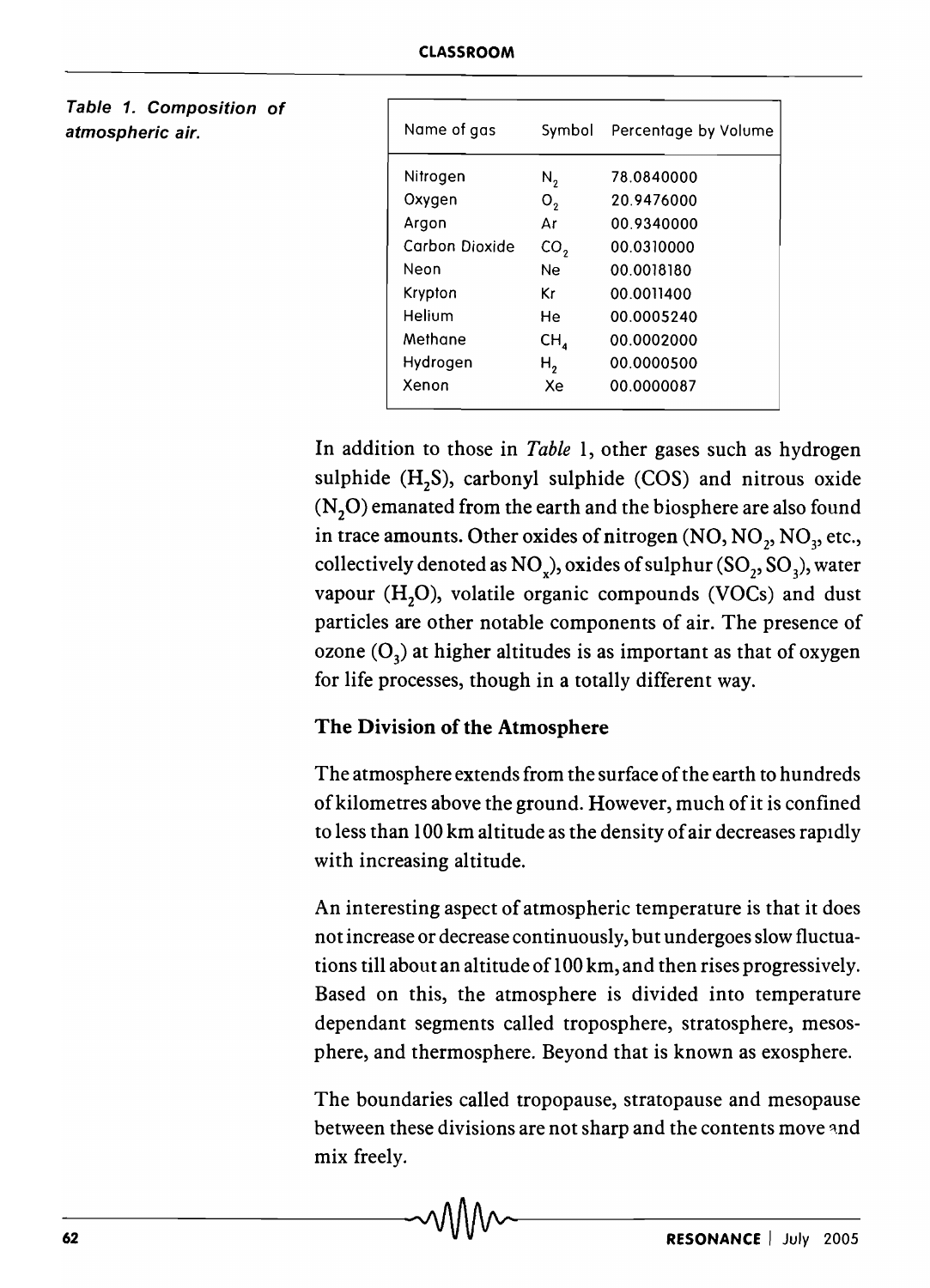The changes in temperature at different altitudes involve various phenomena. The solar radiation reaching the earth through the atmosphere is absorbed by sea, land and vegetation. Much of it is radiated back into the atmosphere as infrared (heat) radiation and is absorbed by air, so that it is warmer near the earth's surface. Then cooling starts and continues till the temperature drops to about -63 °C. This is the boundary between troposphere and stratosphere.

In the stratosphere, exothermic reactions – mainly ozone forming and destroying (see later)  $-$  occur, and the atmosphere gets heated up again till the temperature rises to about  $15^{\circ}$ C. Moving further upwards, the ozone concentration declines, and the absorption of radiation drops off rapidly. This results in atmospheric cooling for the second time until the temperature reaches -88°C at about 88 km altitude (mesosphere). Beyond this boundary also the atmosphere does not end suddenly, but extends to hundreds of kilometres in extremely thin form. The temperature in this stratum rises steadily due to absorption of

radiation of  $\lambda$  < 200 nm (very high energy radiation) by a little oxygen, nitrogen, ionic and atomic species present there. *Figure* 1a and 1b depict this in graphical form and as a pictorial diagram, respectively.

# Solar Radiation Initiates Chemical Reactions

Though the chemical composition of the atmosphere is far too simple and most of its components, except nitrogen and oxygen, occur only in trace amounts compared to the enormous chemical



Figure 1a. Graph showing the division of the atmosphere.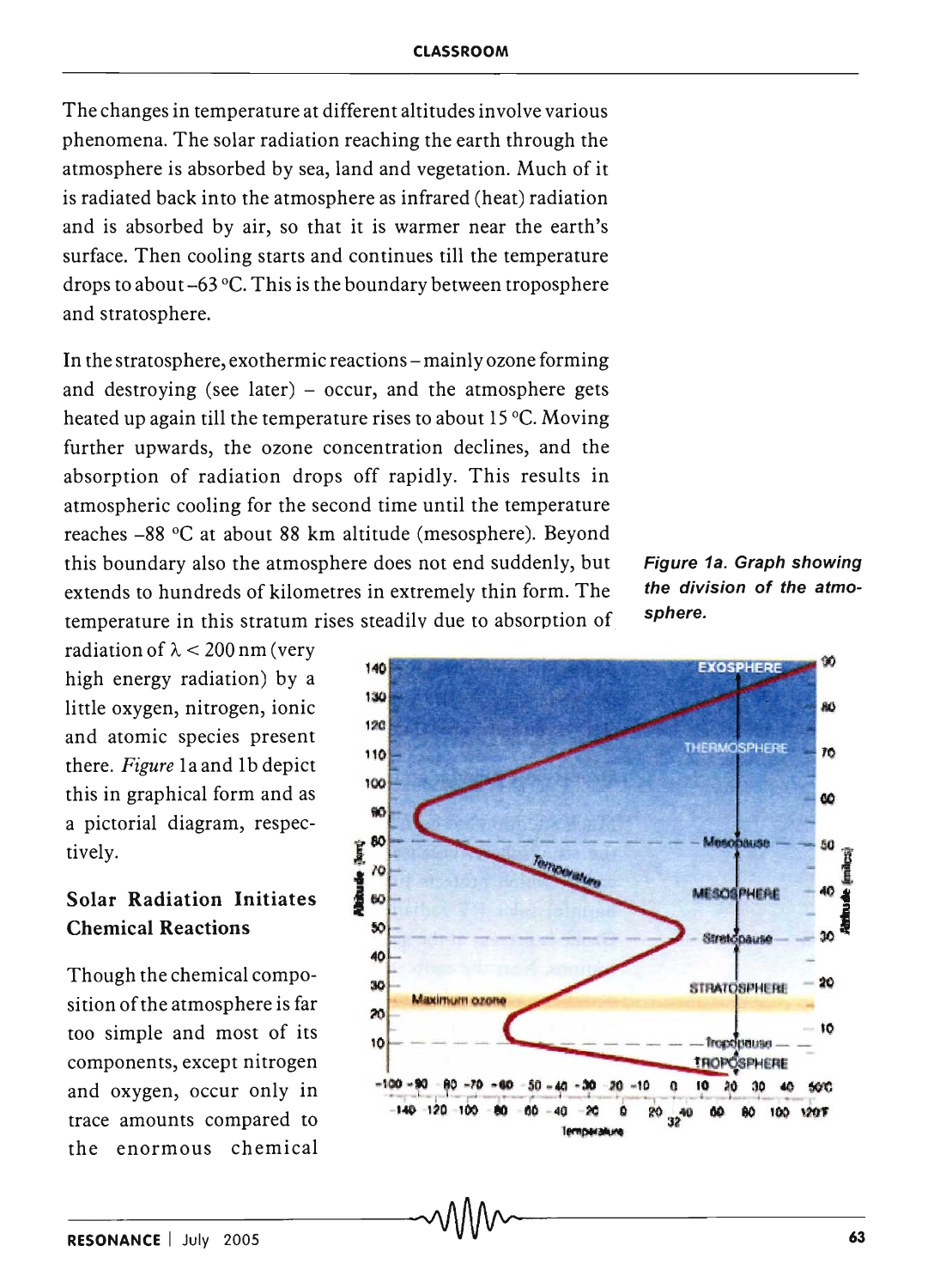Figure 1b. Schematic diagram of the earth and its atmosphere.



complexity in terrestrial regions, the reactions taking place in the atmosphere up to 50 km altitude are so important that the existence oflife as we know it owes a great deal to these reactions. The driving force behind these reactions is solar radiation, particularly that in the UV range, which is capable of splitting the constituent molecules into free radicals, thereby setting off chain reactions even in highly rarefied parts of the atmosphere.

Many of the very important free radical species are present in less than 1 ppm  $(10^{-6})$  by volume (1 ppmv), and some occur in less than 1 ppty  $(10^{-12})$  concentration, e.g., hydroxyl radicals  $(HO')$ ; yet they play a dominant role in atmospheric chemistry.

## Ozone - A Defender and an Offender

Much attention has been focused on the reactions occurring in the stratosphere, because both formation and destruction of ozone, which protects living beings including humans from harmful solar UV radiation, are taking place in this region. Ozone is present at the ground level also in very small concentrations. Near the earth's surface, ozone is formed through the action of solar radiation on organic compounds as well as pollutants, and is a cause for photochemical smog during midday, when its concentration is maximal, particularly in urban areas where automobile and industrial pollution is high. Ozone is present in rural areas too, and its concentration remains almost the same, both during the day and night.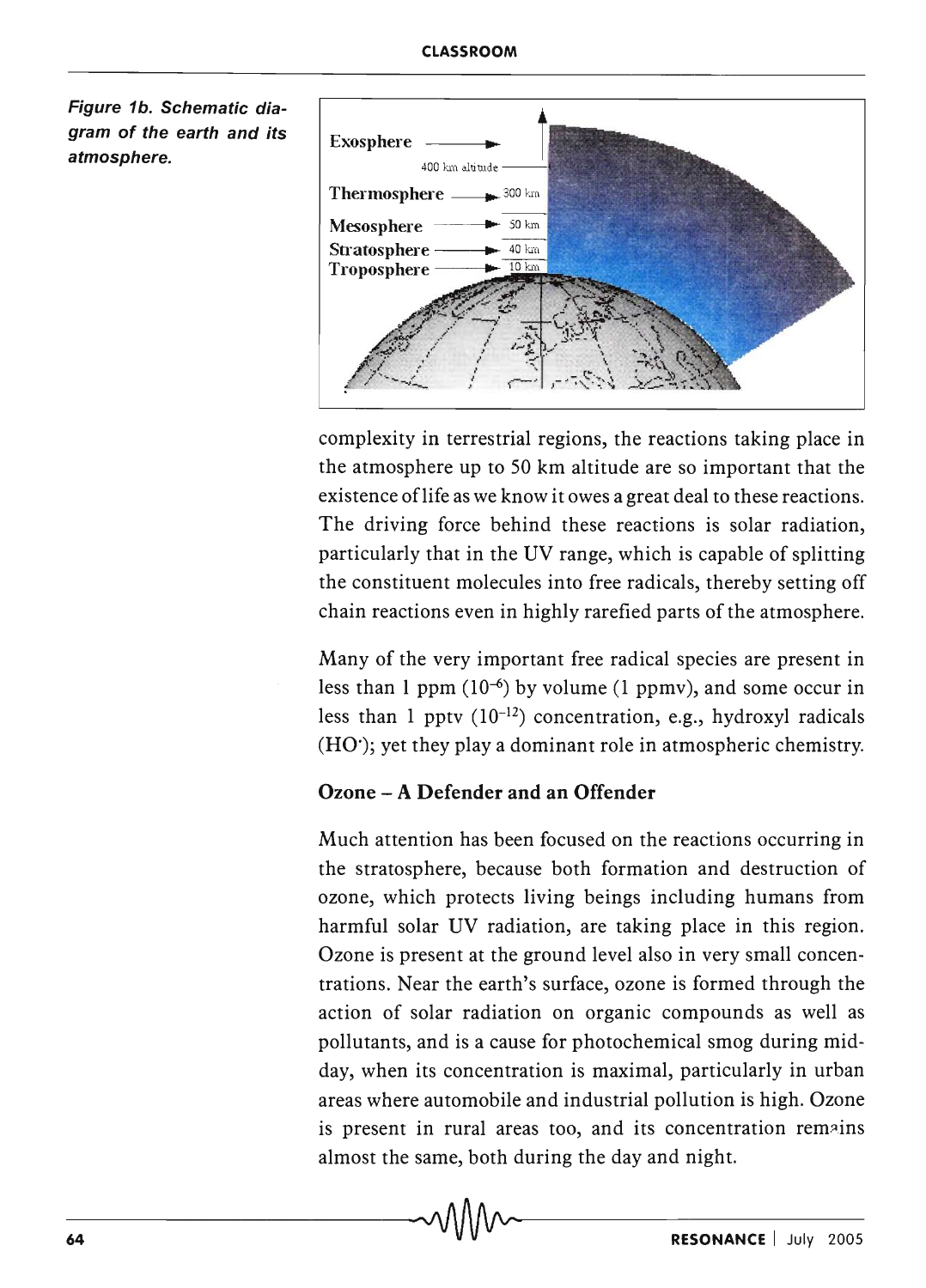

Scheme 1.

Ozone, a pale blue gas, is an allotrope of dioxygen  $(O_2)$ , and contains three oxygen atoms in each molecule  $(O_2)$ . It can be represen ted by various resonance structures as shown in *Scheme 1.* 

Ozone is a highly reactive and powerful oxidant. It causes smog and is responsible for health problems if present beyond a limit in the atmosphere. Because of its destructive qualities, it is used in low concentration as germicide. However, up there in the stratosphere, in the form of a few kilometre thick gas blanket, ozone acts as our protector by filtering off the harmful solar UV radiation and preventing it from reaching the earth's surface.

### Free Radicals Define Atmospheric Chemistry

Atmospheric ozone chemistry is complex and fascinating, involving a number of free radical reactions. Much of this has been clarified and understood due to sustained, efforts of a number of researchers during the last 40-50 years (P Crutzen, a Dutchman, M Molina and F S Rowland, both Americans, received the 1995 Nobel Prize in Chemistry, for their work concerning the formation and destruction of ozone in the atmosphere). Much of the ozone drama is played out in the stratosphere and a brief low-key sideshow is conducted at the earth's surface, particularly in urban areas due to pollution. The story begins with the absorption of solar UV radiation by oxygen molecules, and proceeds as depicted in the following equations.

## Formation of  $O<sub>3</sub>$ , the Ace Chemical in the Stratosphere

$$
O_2 \xrightarrow[\lambda \le 200 \text{ nm}]{} 2 \text{ O} \tag{1}
$$

$$
O + O_2 + M \longrightarrow O_3 + M \tag{2}
$$

M is a third body required to take away the heat produced in the reaction. M could be  $N_2$ ,  $O_2$ , or any other species available at the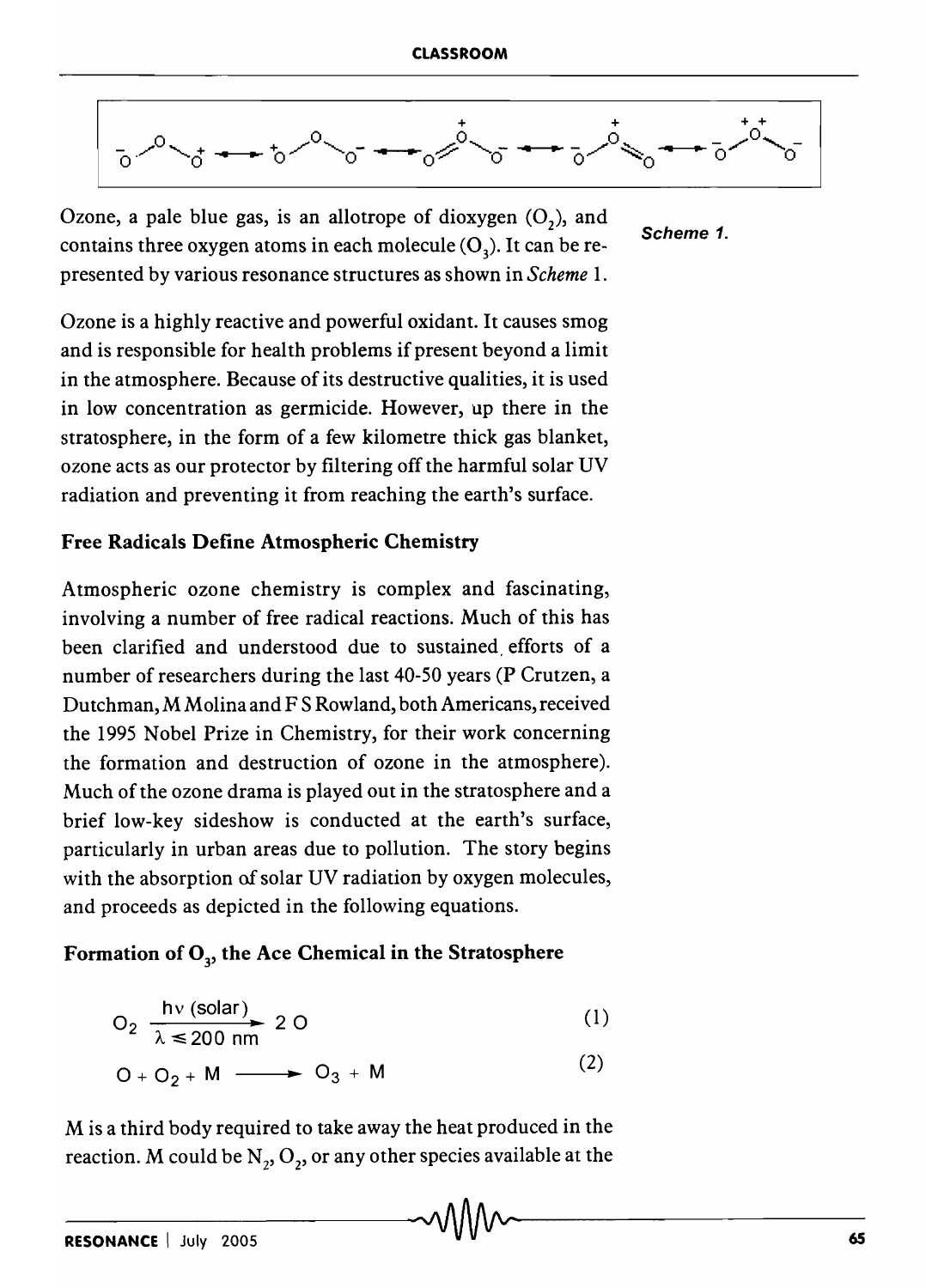site of the reaction. This heat is responsible for re-warming the atmosphere in the stratospheric zone. At this height (10-30 km), the concentration of  $O_2$  is sufficient to absorb most of UV radiation of  $\lambda$  < 200 nm. Above 30 km,  $O_2$  is sparse and hence the reaction presented in equation (2) becomes insignificant.

## Ozone Near the Ground (Lower Troposphere)

Closer to the earth's surface, a different route is available for the formation of atomic oxygen (equation 3), which then follows equation (2) for the formation of ozone. At this level, the 200 nm radiation is not available to dissociate the oxygen molecule as it has been filtered off at higher altitudes.

NO<sub>2</sub> 
$$
\frac{hv \text{ (solar)}}{\lambda_{max} = 400 \text{ nm}}
$$
 NO + O (3)

The sequence of reactions that contribute to this involves the volatile organic compounds (VOCs) like hydrocarbons, acetone, etc., oxides of nitrogen ( $\mathrm{NO_x}$ , produced by natural phenomena, combustion processes, electrical discharge, etc.), and oxygen.

$$
RH + In \longrightarrow InH + R'
$$
 (4)

(RH = hydrocarbon, acetone, etc.) (In' = free radical initiator)

$$
R + O_2 \longrightarrow \text{ROO} \tag{5}
$$

$$
R + O2 \longrightarrow ROO
$$
 (5)  
ROO + NO → NO<sub>2</sub> + RO' (6)

$$
NO_2 \xrightarrow{hv} NO + O
$$
 (3)

(2)  $Q + Q_2 + M \longrightarrow Q_3 + M$ 

# Aircraft Emissions Join the Upper Tropospheric Free Radical Fray

In the tropospheric region of commercial aircraft flights (approx. IS km altitude), oxidation of CO produced by aircraft will lead to the formation of  $O_3$ , as shown in the following equations.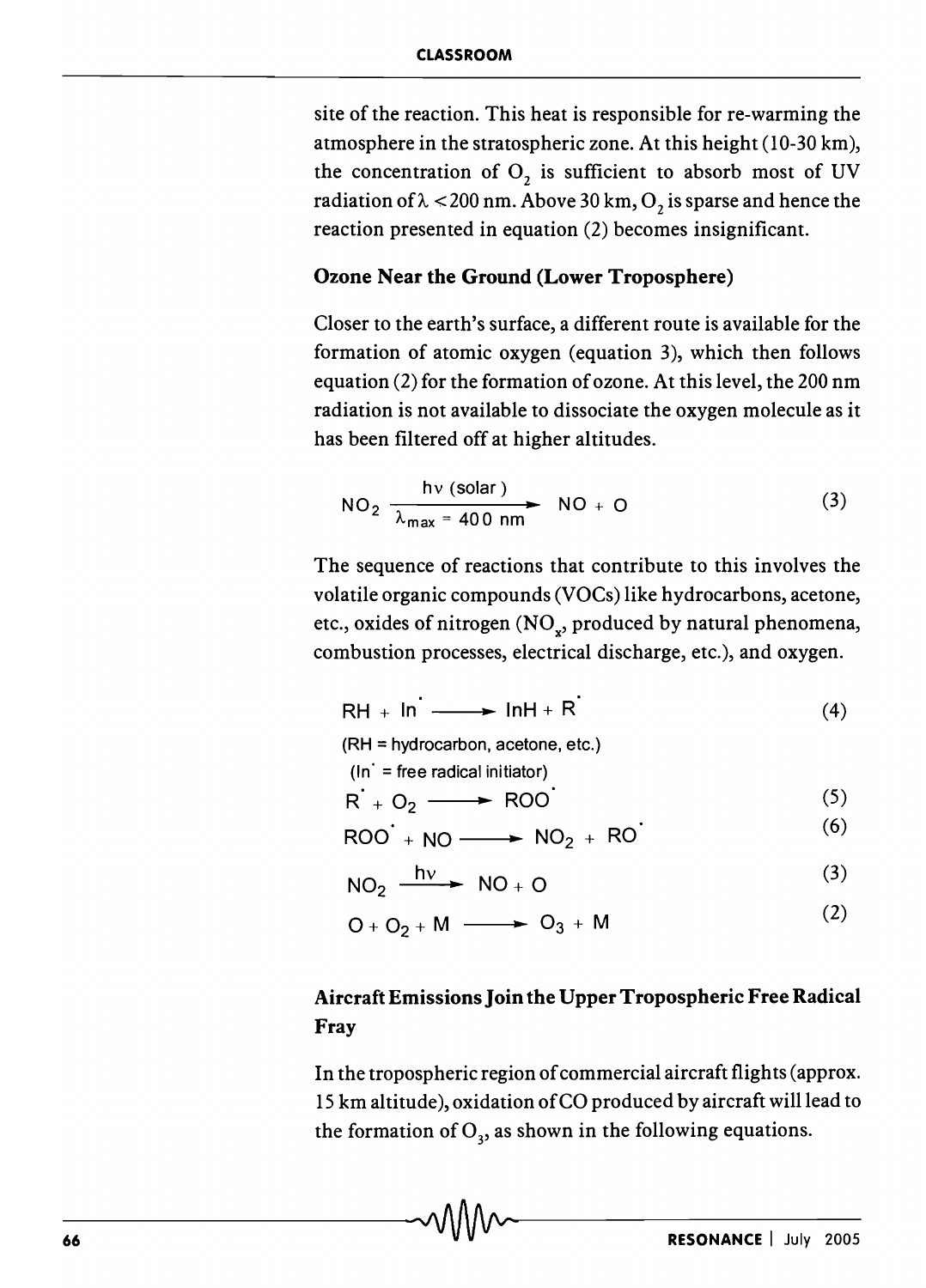| $HO + CO \longrightarrow H + CO2$ |  |
|-----------------------------------|--|
|-----------------------------------|--|

$$
H + O_2 + M \longrightarrow HOO + M \tag{8}
$$

$$
HOO^{+} + NO \longrightarrow NO_{2} + HO^{+}
$$
 (9)

$$
NO_2 \xrightarrow{hv} NO + O \tag{3}
$$

$$
O + O2 + M \longrightarrow O3 + M
$$
\n
$$
(2)
$$
\n
$$
(Net: CO + 2 O2 \longrightarrow CO2 + O3)
$$

Both these phenomena (at the earth's surface and aircraft flight altitude) cause smog in the respective regions of the troposphere.

# The Hydroxyl Radical - an Accomplished Assailant of Molecules

By virtue of its high reactivity, hydroxyl radical is a dominant primary radical species in atmospheric chemistry, although it occurs at only 1 ppt  $(10^{-12})$  by volume. It plays a crucial role in initiating the reactions of gases emitted into the atmosphere by natural phenomena or human activities. Since it removes atmospheric chemicals efficiently, HO' is often called the atmosphere's 'detergent'. Some of the reactions are shown below.

$$
HO + CH_4 \longrightarrow H_2O + CH_3 \qquad (10)
$$

$$
HO^{+} + CO \longrightarrow H^{+} + CO_{2} \tag{11}
$$

$$
HO + O_3 \longrightarrow HOO + O_2 \qquad (12)
$$

$$
HO + NO_2 \longrightarrow HNO_3 \tag{13}
$$

$$
HO + NO \longrightarrow HNO_2 \qquad (14)
$$

$$
HO^{\dagger} + HNO_2 \longrightarrow H_2O + NO_2 \tag{15}
$$

$$
HO^{\prime} + R\text{-CHO} \longrightarrow H_2O + R\text{-C=O} \qquad (16)
$$

The reaction in equation (4) is applicable to other hydrocarbons or any compound that has an abstractable hydrogen as in (10) and (16), including the compounds that have replaced the chloroflurocarbons in recent times such as  $CF_3.CH,F$ , CHF<sub>2</sub>.CHF.CHF<sub>3</sub>,CF<sub>3</sub>.CF<sub>2</sub>.CH<sub>3</sub>, etc., called hydrofluorocarbons, which do not contain chlorine in their molecules.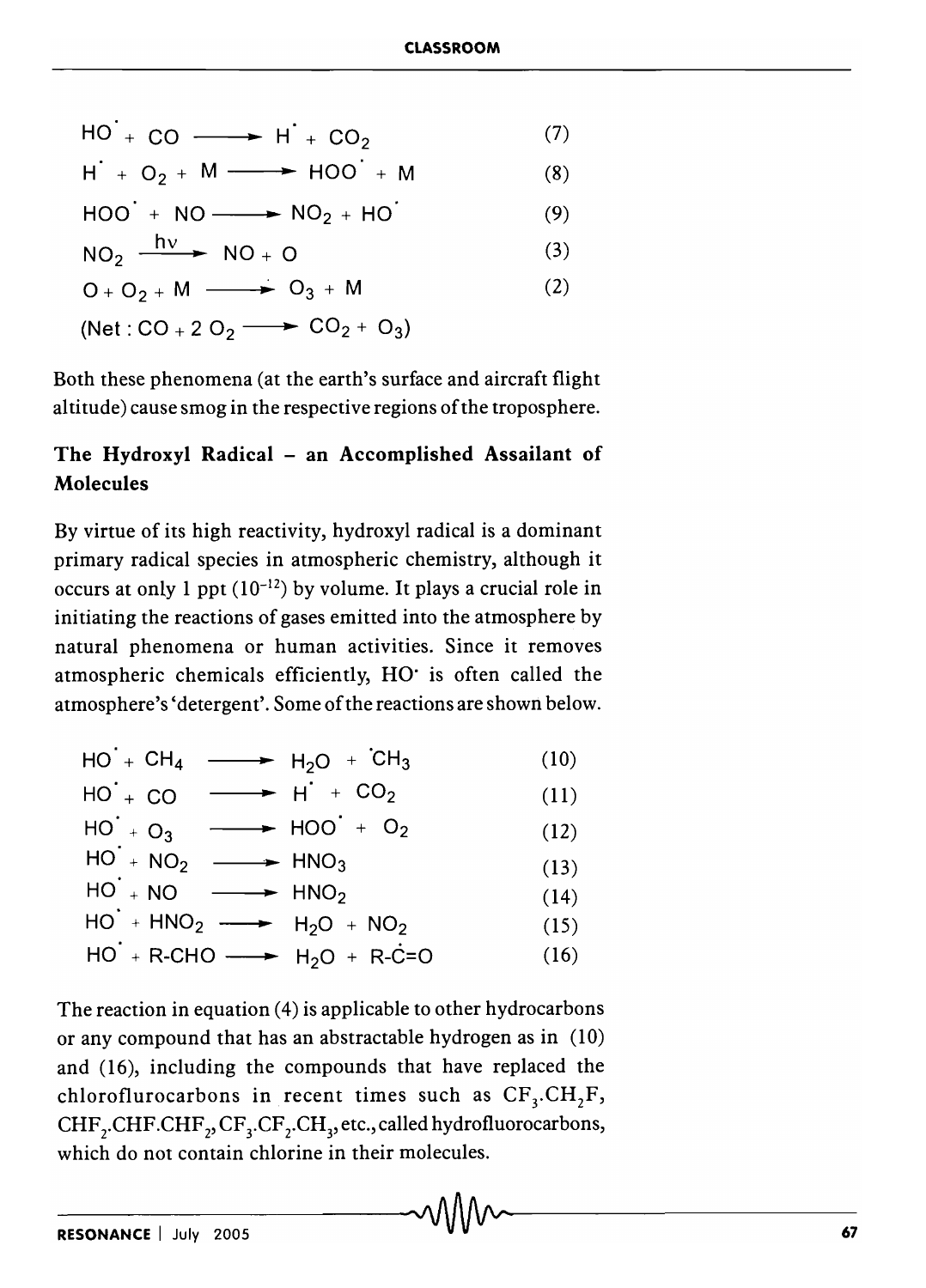The generation of the HO' radicals in the atmosphere is a result of a variety of radical reactions occurring there, some of which are shown below.

$$
H_2O \xrightarrow[\lambda_{max} \sim 185 \text{ nm}]{} H^{\prime} + HO^{\prime} \tag{17}
$$

$$
D + H2O \longrightarrow 2 HO
$$
 (18)

$$
HOO + NO \longrightarrow NO_2 + HO
$$
 (19)

$$
HOO + O_3 \longrightarrow 2O_2 + HO
$$
 (20)

$$
ROOH \xrightarrow{hv (solar)} RO^{+} HO^{+}
$$
 (21)

# The Fate of O<sub>3</sub>

An important aspect of ozone chemistry in the stratosphere occurs after it has absorbed solar radiation of wavelength 230- 290 nm.

$$
O_3 \xrightarrow[\lambda \sim 230-290 \text{ nm}]{hv (solar)} O_2 + O
$$
 (22)

This removes virtually all the UV radiation in this wavelength range, and to some extent, down to wavelength  $\sim$ 350 nm, and ensures that this radiation is filtered out totally before reaching the troposphere. There are several other reactions that are also responsible for ozone destruction. They are, briefly,

$$
O_+ O_3 \longrightarrow 2 O_2 \tag{23}
$$

$$
NO + O_3 \longrightarrow NO_2 + O_2 \tag{24}
$$

$$
AO + O_3 \longrightarrow HOO + O_2 \tag{25}
$$

$$
HOO + O_3 \longrightarrow HO + 2O_2 \qquad (26)
$$

However, ozone gets restored and its balance is maintained by repetitive occurrence of reactions in equations (1) and (2). Thus, a life-friendly atmosphere has been preserved near the ground for millions of years.

 $\sim$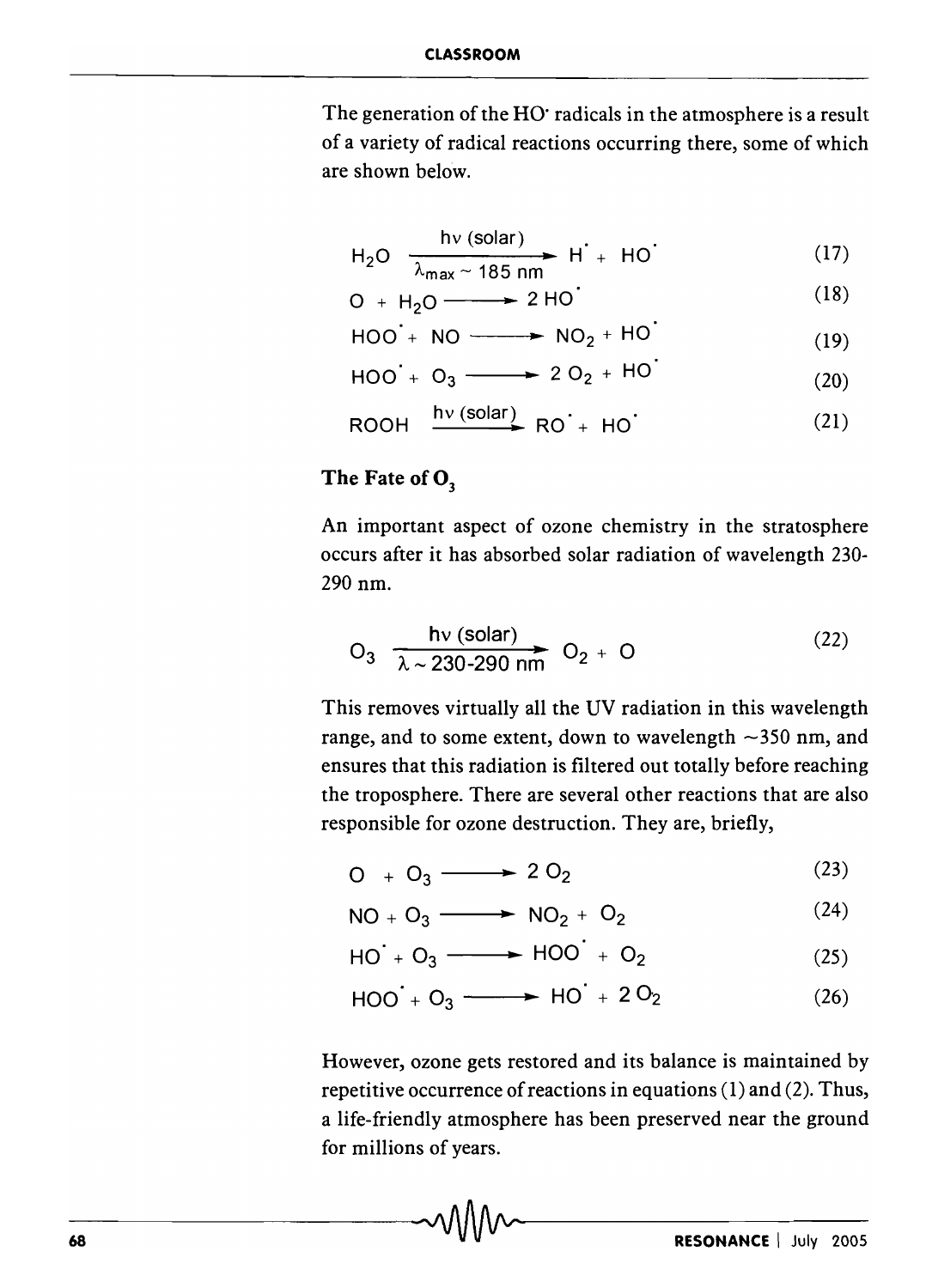## Enter the Culprit Chlorine

As industrialisation advanced in the last century, ever increasing quantities of halogenated organic compounds have been produced for use as solvents, refrigerants, aerosols, fire extinguishers, pesticides, and many more. A lot of these compounds escape into the atmosphere. Many of them, particularly, chlorofluorocarbons (CFCs) are dissociated by stratospheric solar radiation to produce chlorine radicals (30-31), which are far more reactive than NO radicals, and bring about very rapid destruction of ozone (27-29). (Recall the preparation of nylon in Part  $2<sup>2</sup>$  of this series, and note the importance of differential reactivities ofCl and NO radicals in two entirely different contexts),

<sup>2</sup> Resonance, Vol.10, No.3, pp.7l-79, March 2005.

$$
CI + O_3 \longrightarrow CO + O_2 \tag{27}
$$

$$
O + CIO \longrightarrow O_2 + CI
$$
 (28)

 $NO + ClO \longrightarrow NO_2 + Cl$ (29)

Since CIO' reacts with oxygen atoms needed to form  $O<sub>3</sub>$  and regenerates CI' radicals, which will be back in action to destroy  $O<sub>3</sub>(27)$  repeatedly for many decades until they are slowly removed from the stratosphere, the above chlorine-initiated ozone decomposition reactions are highly detrimental to the ozone layer in its pristine protective role. Bromine radicals are also efficient in bringing down the ozone concentration by similar reaction sequences.

The threat of ozone depletion has necessitated the rejection of CFCs as refrigerants, aerosols, etc. The results of the research efforts in this direction are apparent in such gadgets as CFC-free refrigerators, air-conditioners and similar cooling systems, which use hydrofluorocarbons as substitutes for CFCs.

# The Frozen Free Radicals and the Ozone Hole in Antarctic Stratosphere

The ozone hole is a term used for the reduced concentration of ozone in the stratosphere as compared to the normal average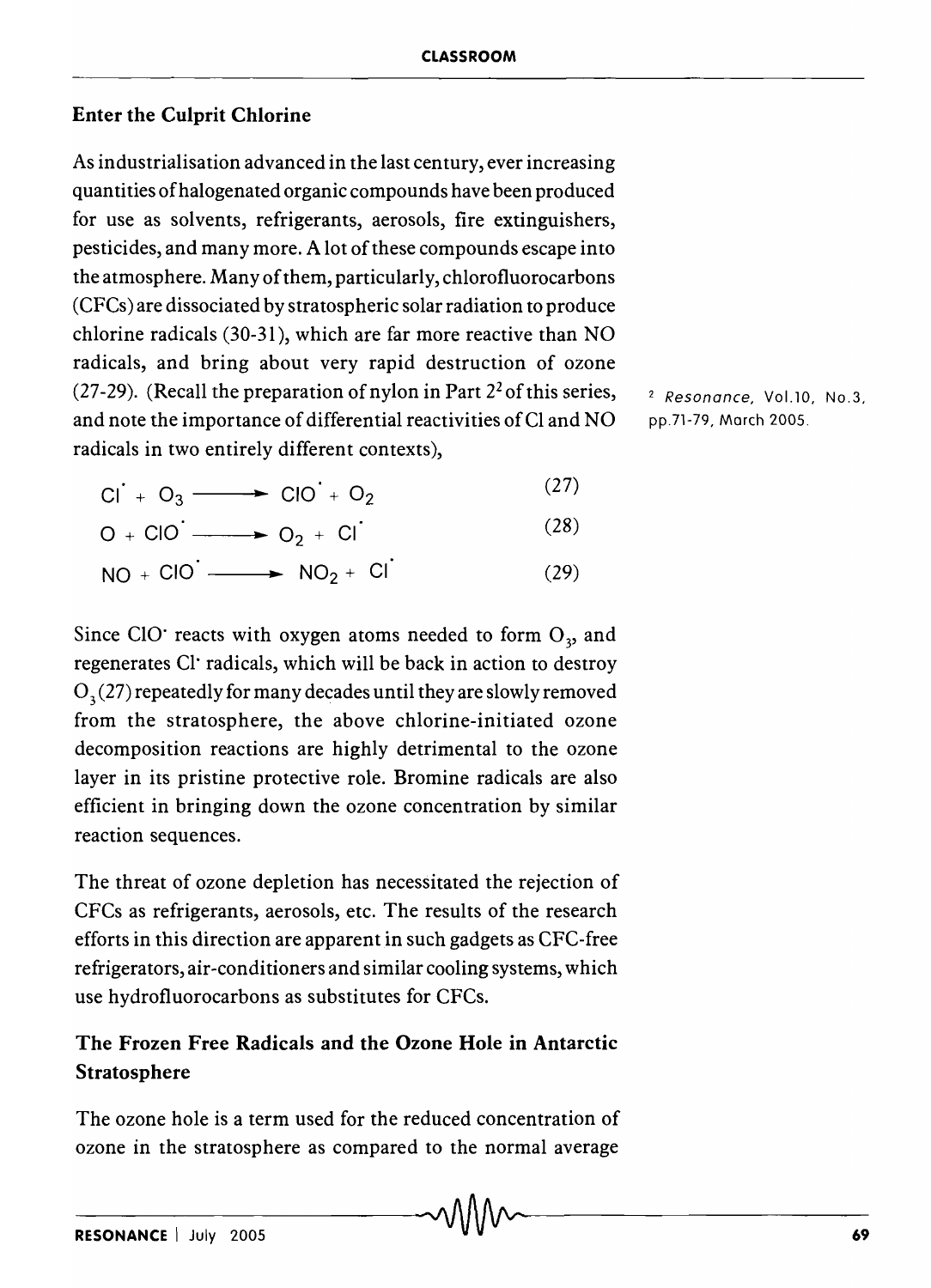value during a particular season of the year. (Ozone concentration varies according to the time of the day, season of the year, the nature and amount of pollutants, and many other factors).

The thinning of ozone layer in stratosphere over Antarctica during spring was noticed for the first time in 1982, though attention was drawn to the ozone depleting power of chlorine radicals from CFCs as far back as 1973.

Extensive research has shown that the main culprit in the decomposition of  $O_3$  is chlorine in the form of ClO.

CFCs, escaped into the atmosphere during use, stay for a long time in the troposphere. However, they are slowly transported into the stratosphere where they absorb solar UV radiation. The high -energy molecules dissociate and release the chlorine radicals (30-31).

$$
CCl_3F \xrightarrow{\text{hv} (\text{solar})} Cl^+ + CCl_2F \tag{30}
$$

$$
CCI2F2 \xrightarrow{hv (solar)} CI + CCIF2
$$
 (31)

The chlorine thus released will further react according to the equations (27-29).

At present the ozone depletion is mainly restricted to the Antarctic region. The reason attributed to this phenomenon is as follows. During the winter months, Antarctica receives no sunlight, causing the temperature to drop. The speed of westerly wind around the South Pole, moving in a vortex, increases, and reaches about 350 km/h. Because of the high speed, the air in the central region' of the vortex experiences separation, in a way, from the surrounding air. The central air column of the vortex covering most of the Antarctic region, receives no light at all, and the temperature keeps dropping. The clouds start forming at an altitude of 25 km in the stratosphere. The ice crystals in the clouds would trap the oxides of nitrogen (NO, NO*z)'* CIO', CI' and other radicals in their radical form. When the sun starts shining at the end of the winter, the trapped chlorine radicals, along with the others, are released, which break down ozone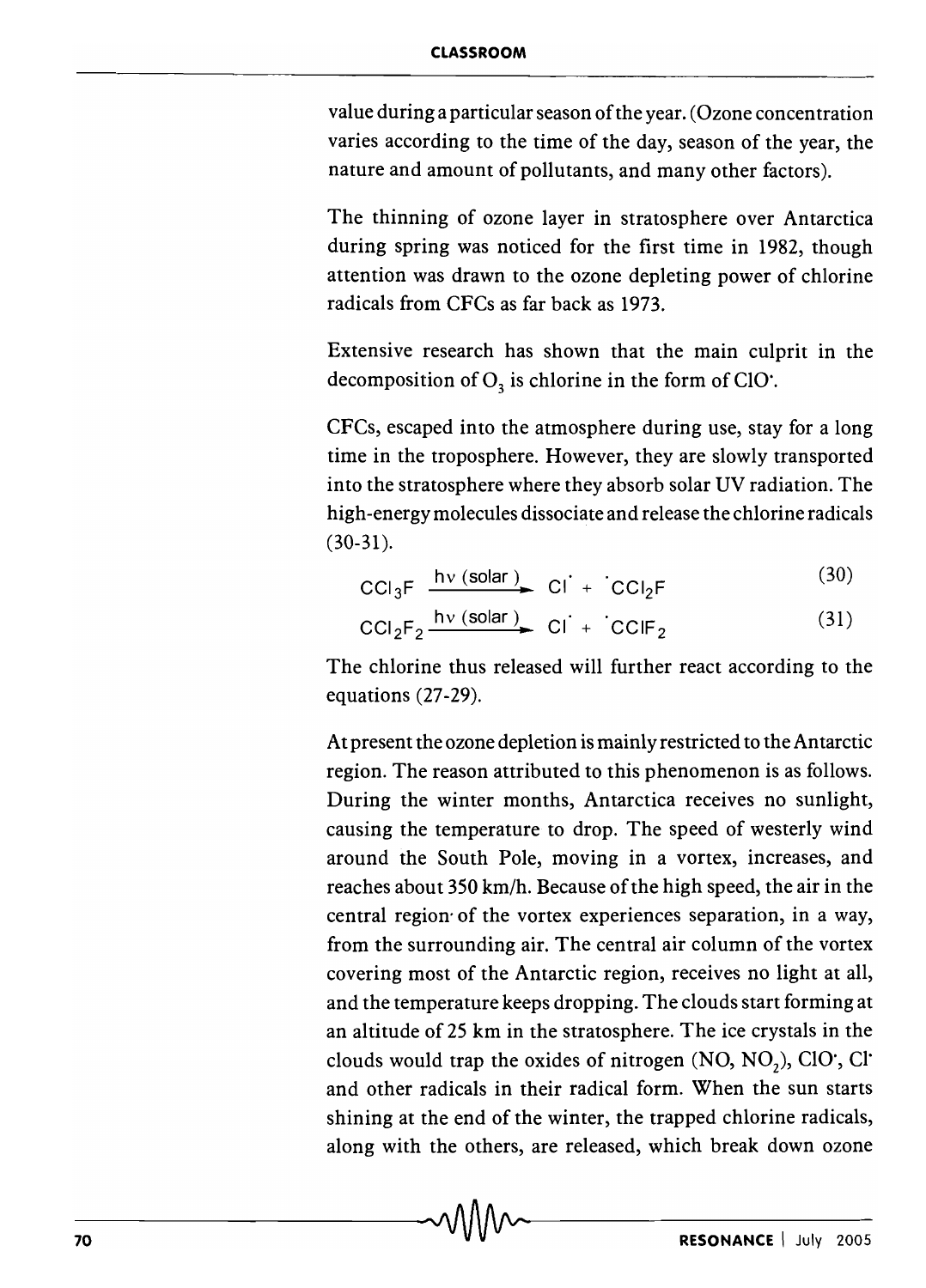according to (27-28). By the beginning of the Antarctic summer in October the vortex starts disintegrating. By then the ozone layer would have become thinner in most parts of Antarctic region, reaching even zero con-centration at some altitudes. This depleted area is the so-called ozone hole. One can get some idea about this from *Figures* 2a and 2b. Fortunately, the ozone concentration is maintained at normal level in the populated regions of the earth as well as the Arctic region, where the atmospheric cooling is not enough at present to trap the radicals.

### Free Radical Oxidation and the Acid Rain

The chemical substances in the troposphere have shorter lifetime due to high air density and the consequent high rates of molecular

collisions. They remain for a much shorter duration in this region as compared to substances in the stratosphere. This is because majority of them are washed off through precipitation events occurring only in the troposphere. Of the remaining, some are transported to the stratosphere and still others undergo



Figure 2a. Graph depicting the depletion of ozone over Antarctica from a concentration of 284 DU in 1971 (blue) to 116 DU in 2001 (red). (DU = Dobson unit, 0.01 mm of 03 at STP).



-RE-S-O-N-A-N-C-E--I-J-UI-Y--20-0-5---------------~~-----------------------------n-

Figure 2b. Picture showing the depleted ozone layer over Antarctica (Deeper the blue, thinner is the ozone layer)